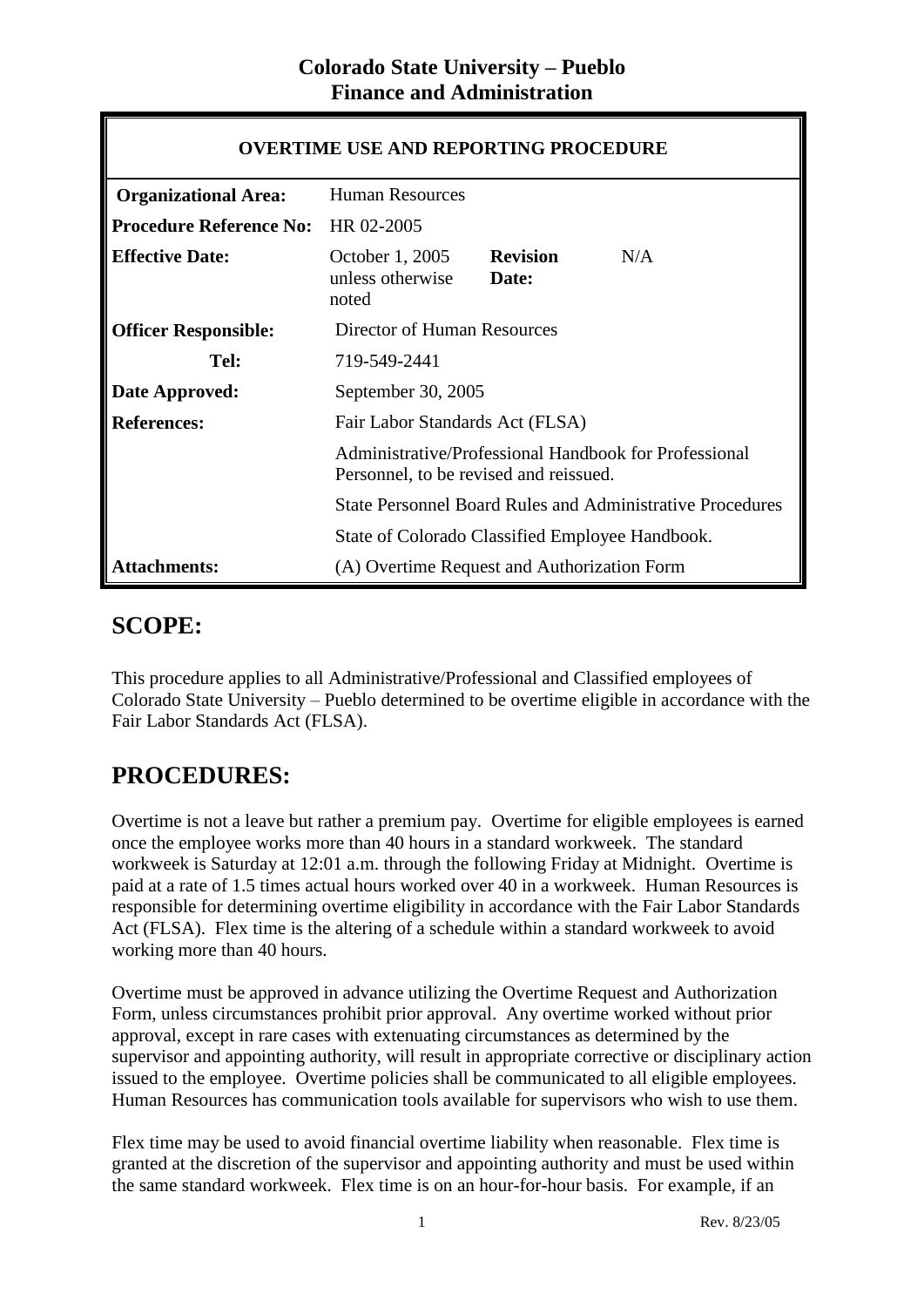employee works 10 hours on Monday, they could be granted a 6 hour workday later in the week to avoid exceeding 40 hours in a workweek.

It is the practice of the University to provide compensatory time off in lieu of monetary payment. However, supervisors may make monetary payments through regular payroll with Dean, Director or Appointing Authority approval. All overtime, whether paid in time or monetarily, must be paid within four (4) months of the end of the pay period in which it was earned. Any time an employee earns and is owed in excess of 60 compensatory hours, all hours over the 60 must be paid in the next regularly scheduled pay period. Unused comp time at the time of termination or transfer to another department must be paid at that time.

## **INSTRUCTIONS:**

- 1. The use of overtime must be authorized in advance of the actual overtime hours to be worked. In those cases when this is not possible, such as last minute assignments or emergencies, the overtime hours worked must be approved by the immediate supervisor and Dean, Director or Appointing Authority as appropriate, even if it is after the fact. Appointing Authority signature is required when the immediate supervisor is a Dean or Director.
- 2. Overtime is unauthorized and may result in corrective or disciplinary action unless approved by BOTH the supervisor and Dean, Director or Appointing Authority as appropriate.
- 3. To request the use of overtime, the supervisor should complete the request form showing the date(s) the overtime is to be worked and the anticipated maximum hours needed. The method of compensation is to be indicated and the employee must sign the form as agreement to the compensation method prior to working the overtime. After the overtime request has been approved by the required parties, the original of this form should be retained by the supervisor until the overtime is actually worked.
- 4. After the overtime is worked, the supervisor completes the overtime actually worked section of this form and certifies the number of hours by signing the verification section.
- 5. After completing the authorization form, it will be forwarded to Human Resources for appropriate processing and tracking.

Questions regarding this procedure or any overtime related issues should be addressed to the Office of Human Resources at 719-549-2441.

### **REVISION HISTORY:**

| <b>Revision</b><br>Ref. No. | Approved/<br><b>Rescinded</b> | Date | Committee/<br><b>Board</b> |
|-----------------------------|-------------------------------|------|----------------------------|
|                             |                               |      |                            |
|                             |                               |      |                            |
|                             |                               |      |                            |
|                             |                               |      |                            |